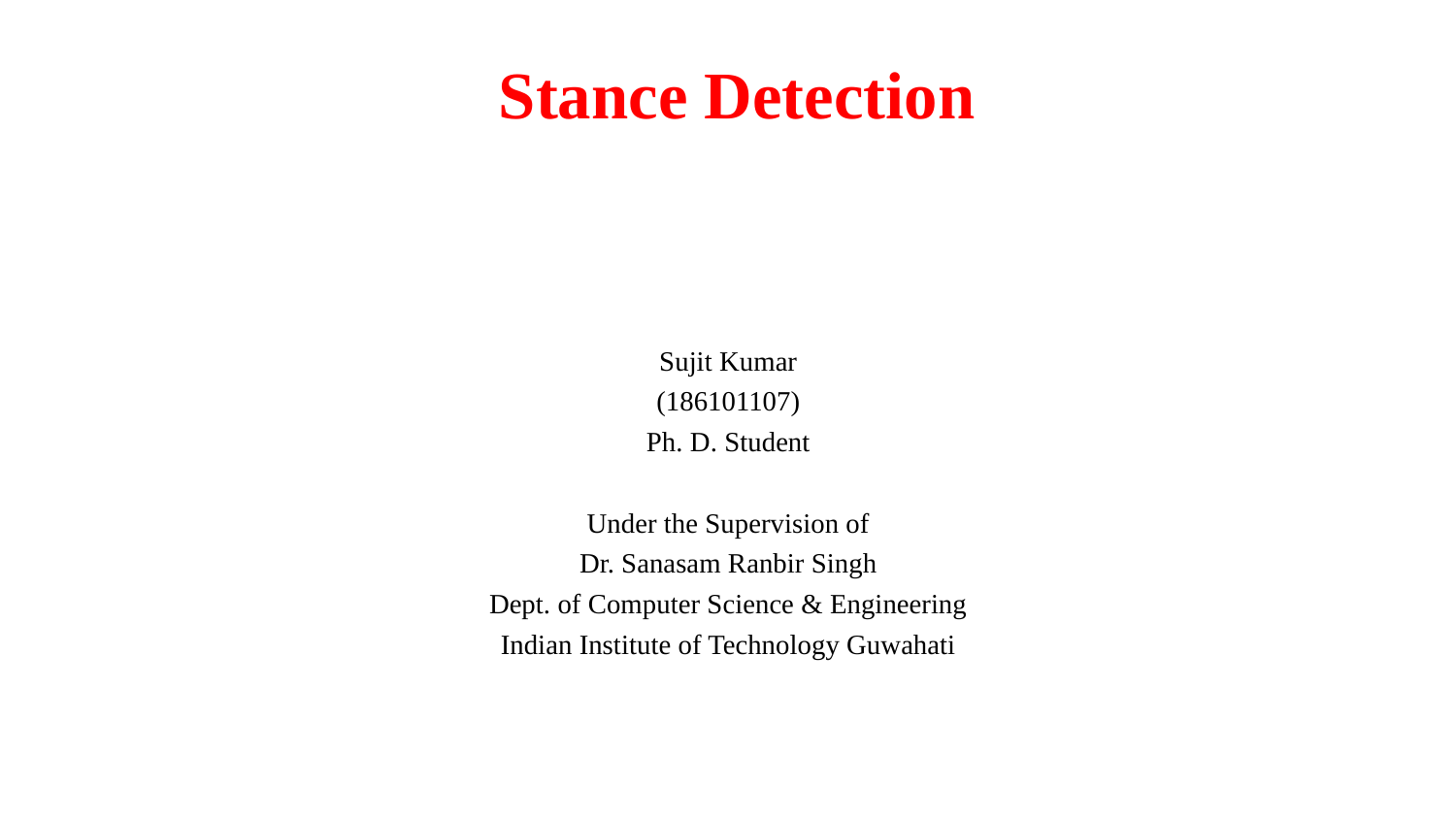### **OUTLINE**

- I. What is Stance Detection.
- II. Applications of Stance Detection.
- III. Stance detection and sentiment analysis.
- IV. Multi- Target Stance Detection.
- V. Data sets.
- VI. Paper Collection Statistics.
- VII. Year Wise Trend in stance detection.
- VIII. Future Plan with Schedule.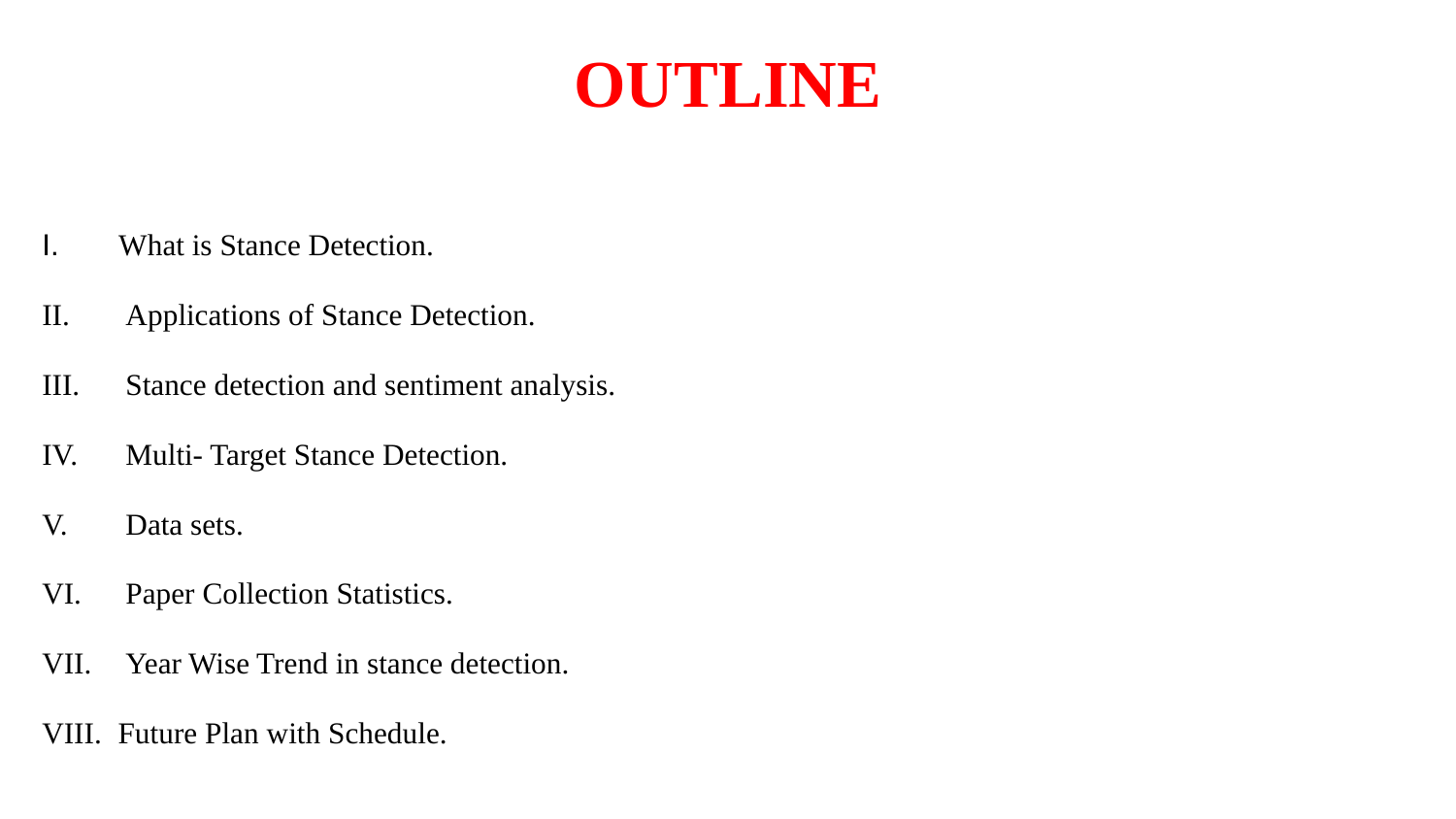### **What is Stance Detection**

• Stance detection is the task of automatically determining from text whether the author of the text is in favor of, against, or neutral towards a proposition or target.

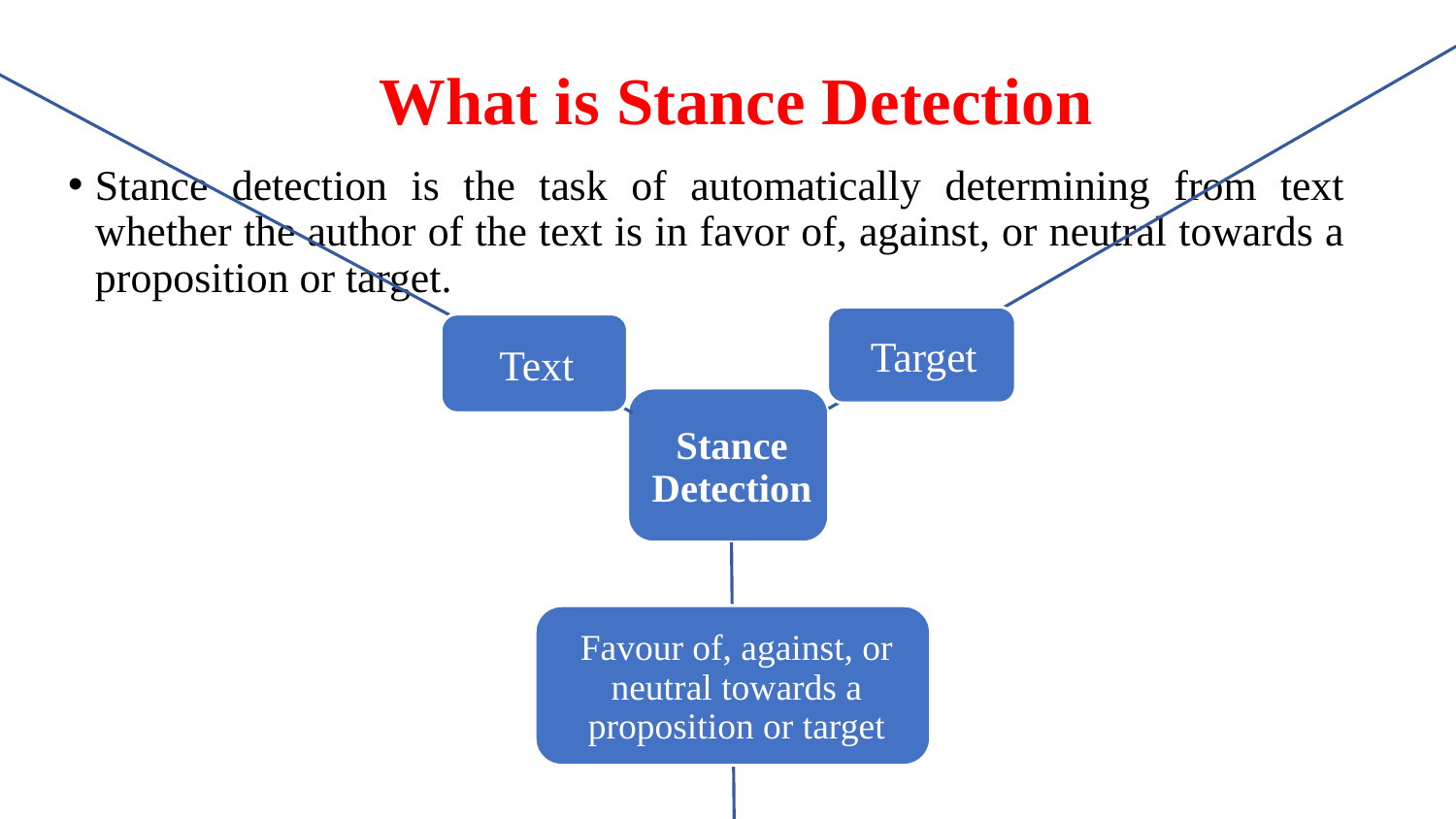### **What is Stance Detection**

- The target may be a person, an organization, a government policy, a movement, a product, etc.
- Note that lack of evidence for "favour" or "against" does not imply that the tweeters neutral toward the target. It may just mean that we cannot deduce stance from the tweet.
- Example:

**Target:** Climate Change is a Real Concern.

**Tweet:** When the last tree is cut down, the last fish eaten & the last stream poisoned, you will realize that you cannot eat money.

**Stance:** Favour.

 one can infer from Barack Obama's speeches that he is in favor of stricter gun laws in the United States.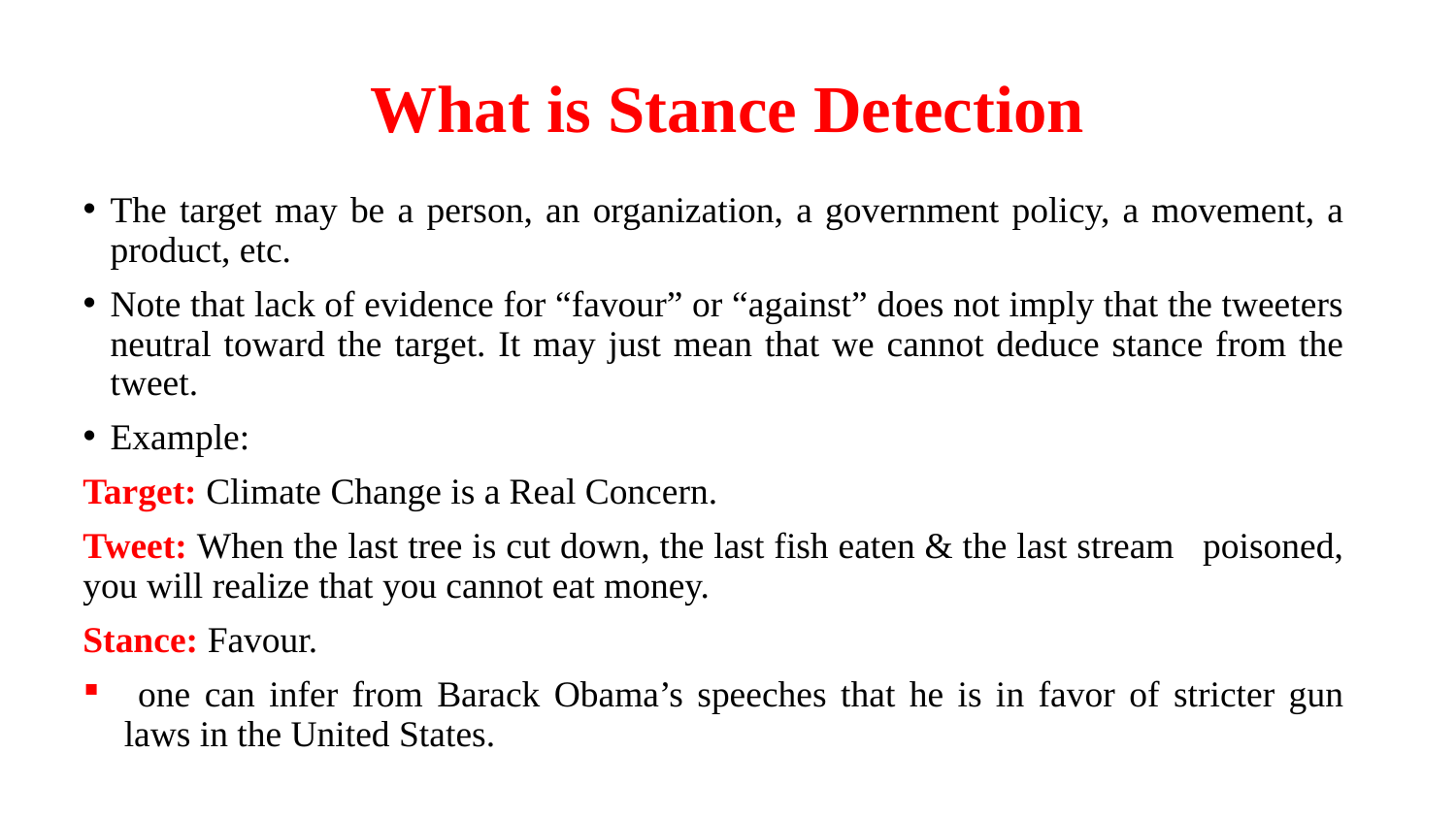## **Applications of Stance Detection**

- 1) Opinion Mining.
- 2) Analysing Debates.
- 3) Feedback System.
- 4) Analysis social media.
- 5) Security.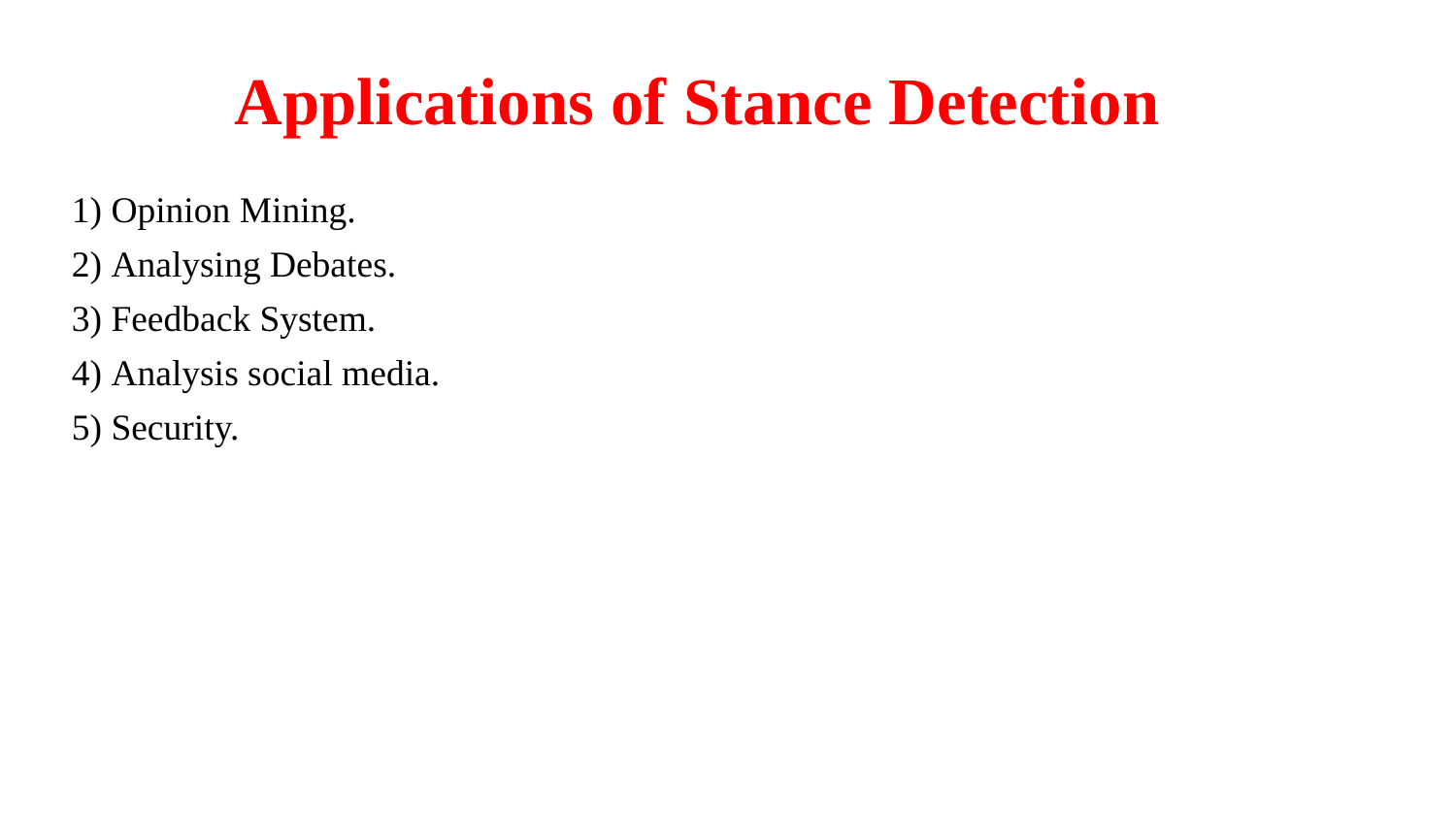# **Opinion Mining**

- 1) People opinion on new policy by Govt.
- 2) Analysing speech of members in different house.
- 3) Analysing employee opinion of an organization towards a new policy.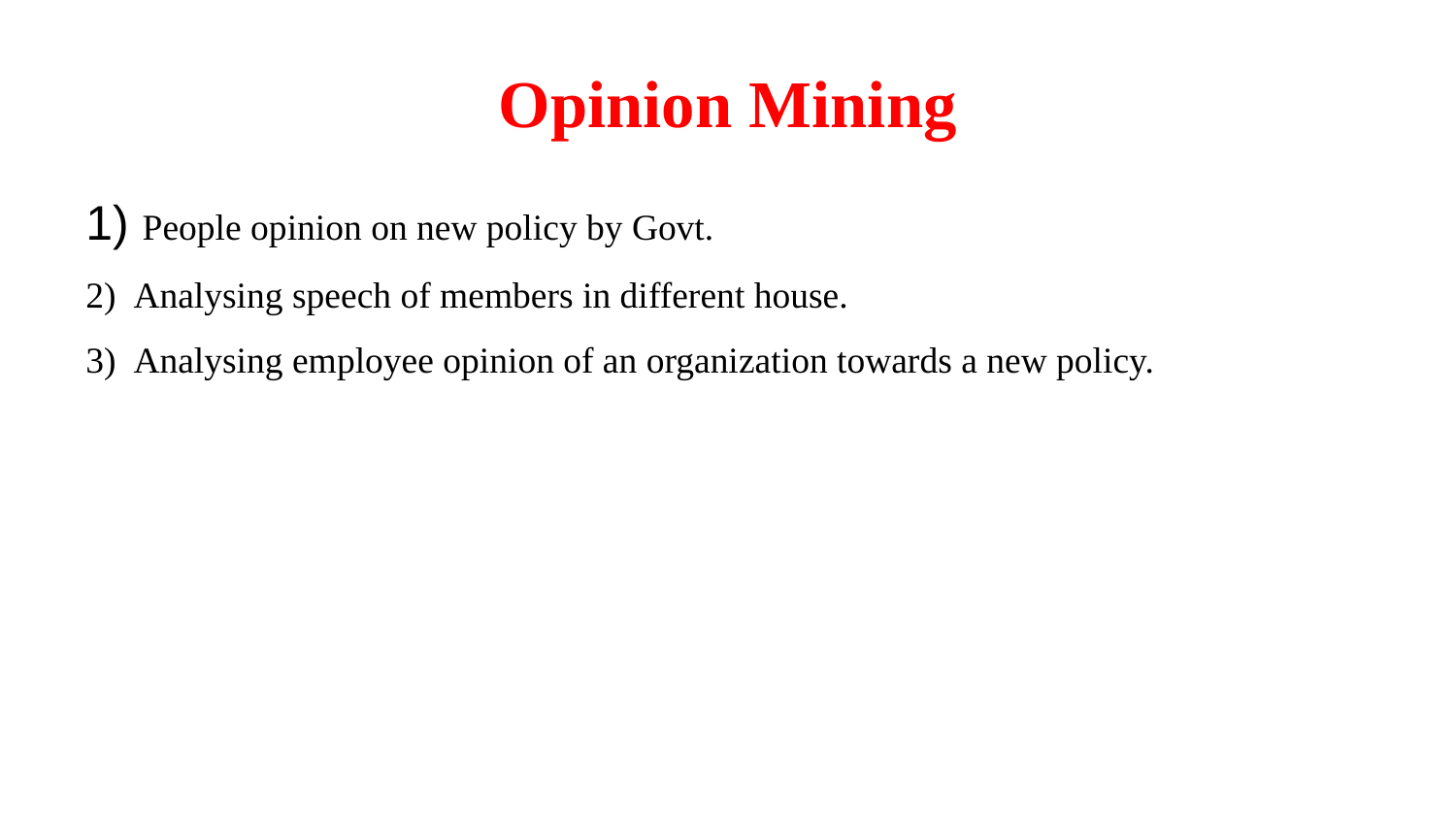# **Analysing Debate**

- 1) Online Debate.
- 2) Debate in parliament.
- 3) Analysing comment section of Facebook post. (Survey for News agencies)
- 4) Analysing conversation between group of people.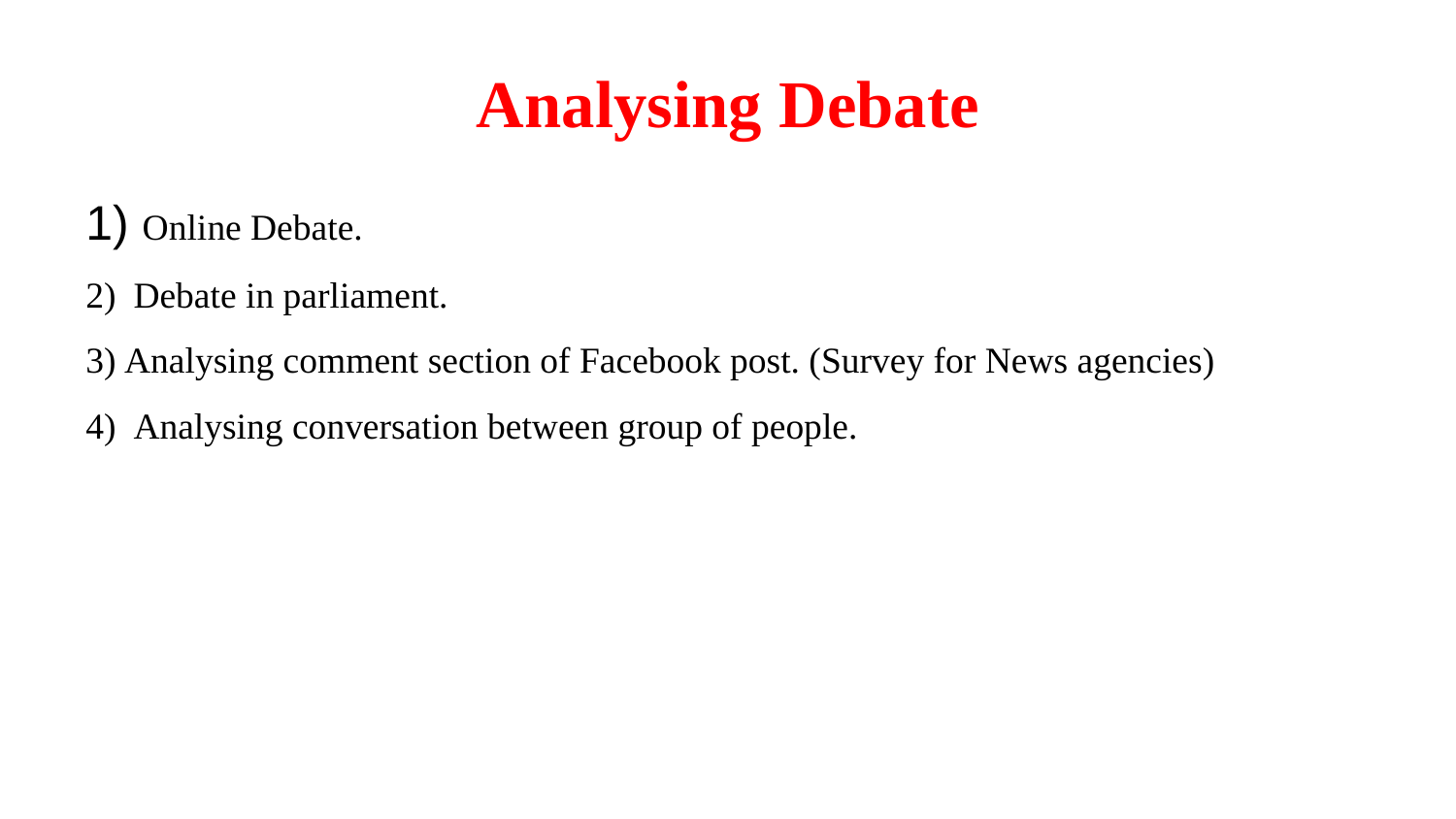### **Feedback system**

- 1) Feedback given by a customer on Amazon, Flipkart etc.
- 2) Analysing chat box.
- 3) Analysis of Public opinion for a policy which is implemented by Govt.
- 4) People experience about new product lunched by a company.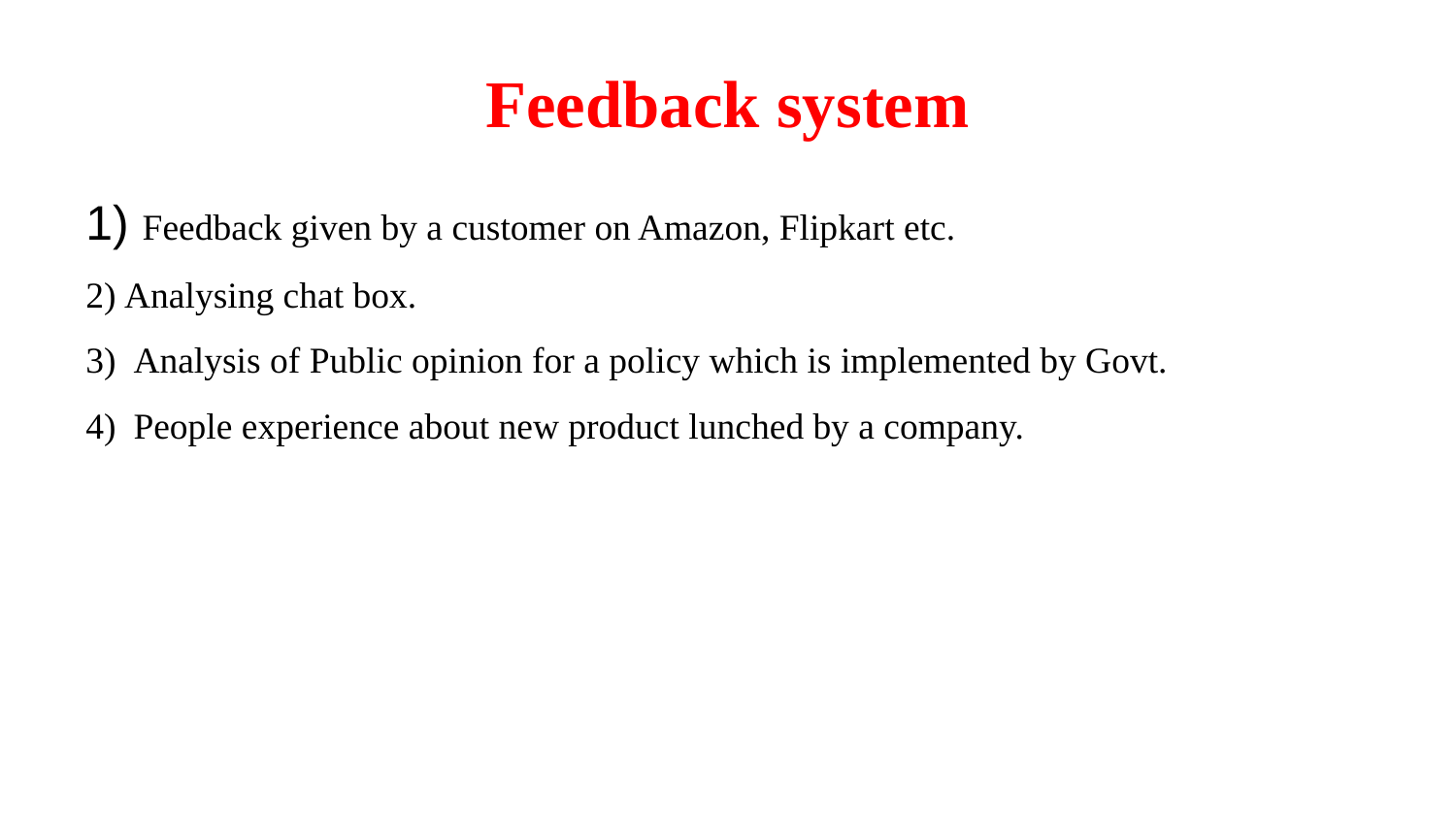### **Evaluation.**

1)Evaluation of Written essay by essay.

2)Evaluation of news article.

3)Evaluation of Book.

" Don't judge a book by its cover"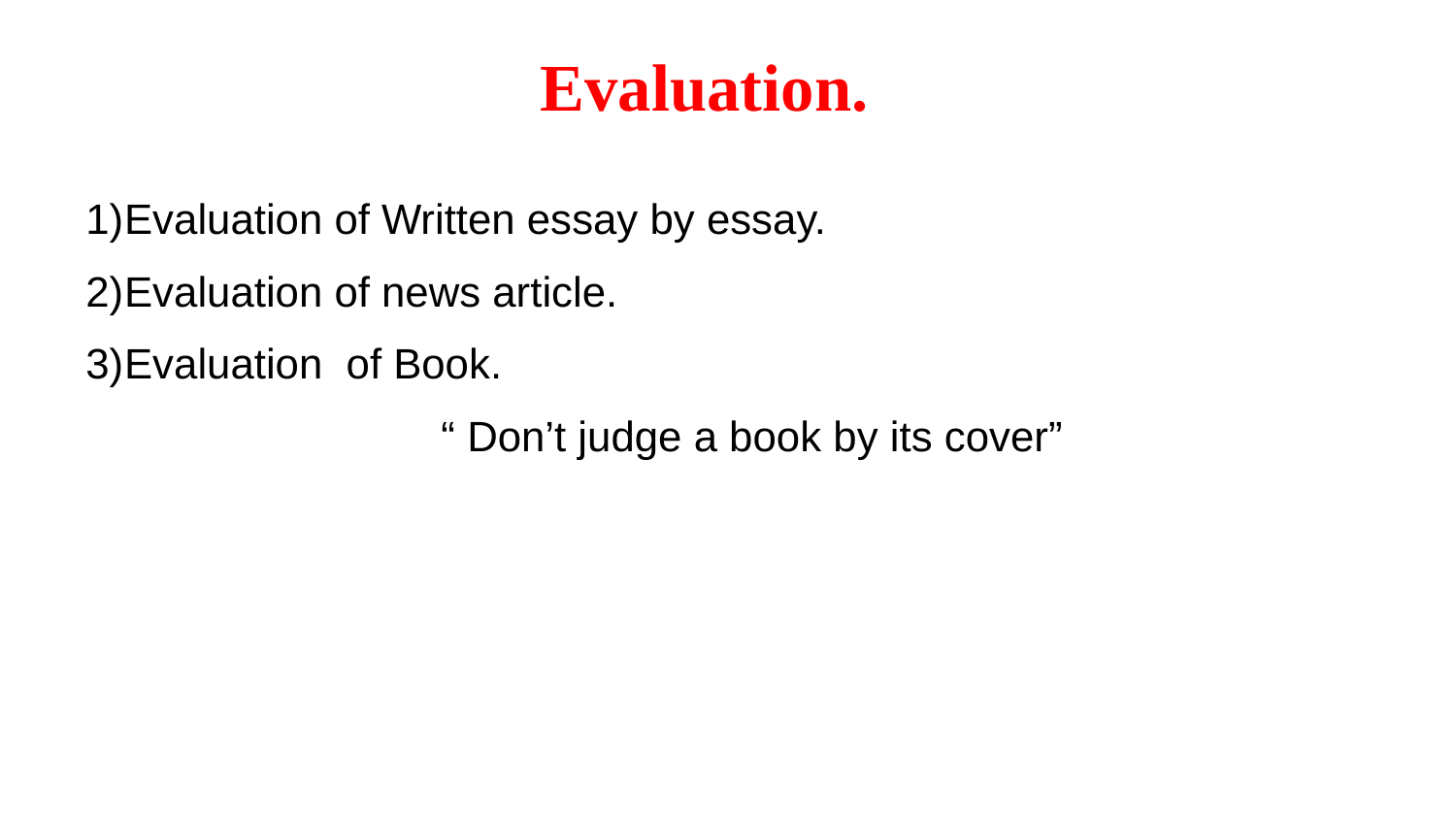### **Social media analysis**

1) Tweet by tweeter users.

2) Post by Facebook users.

3) Post on Instagram and different other social media platform.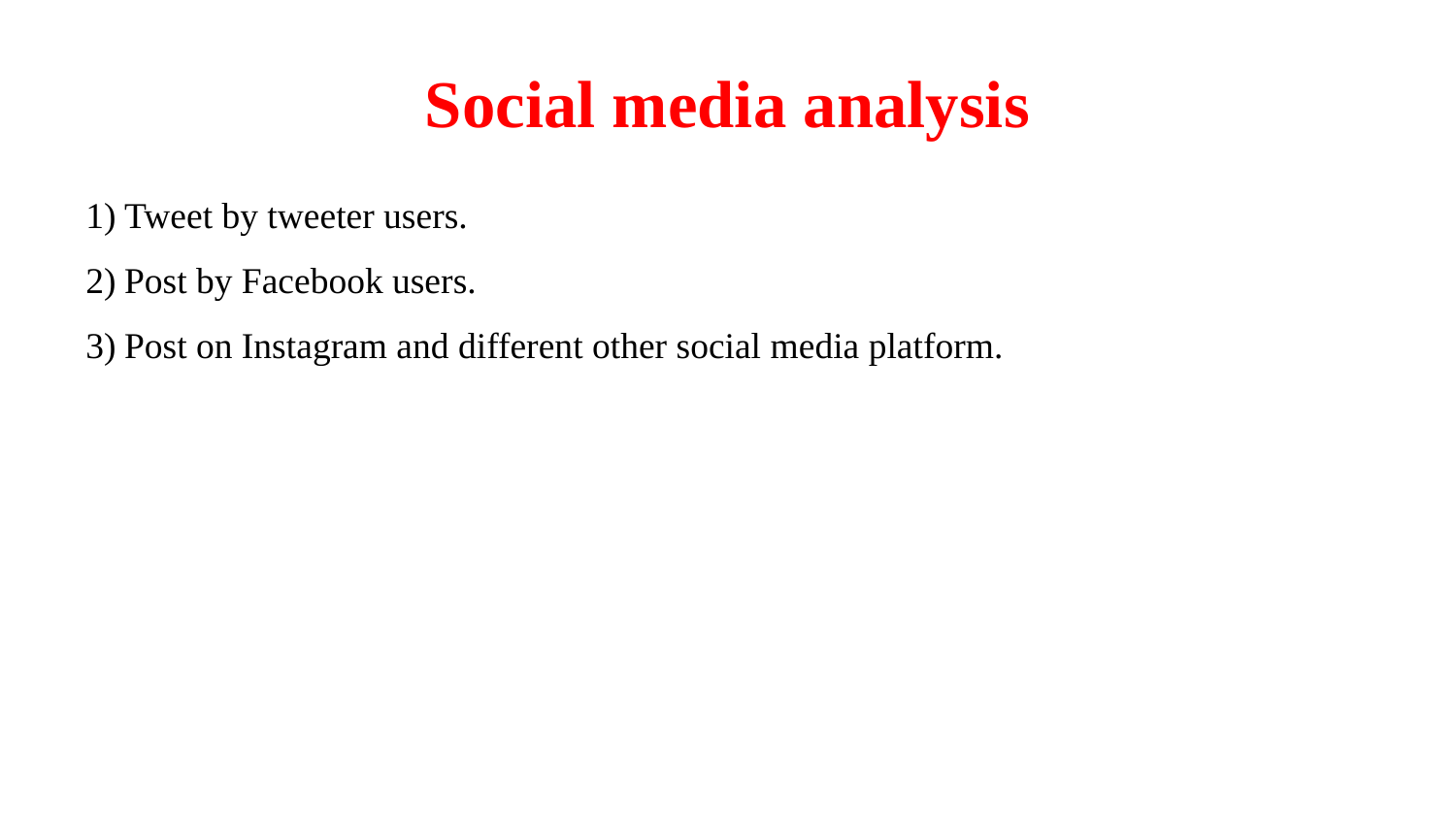

- 1. Fake news Detection.
- 2. Rumors Detection.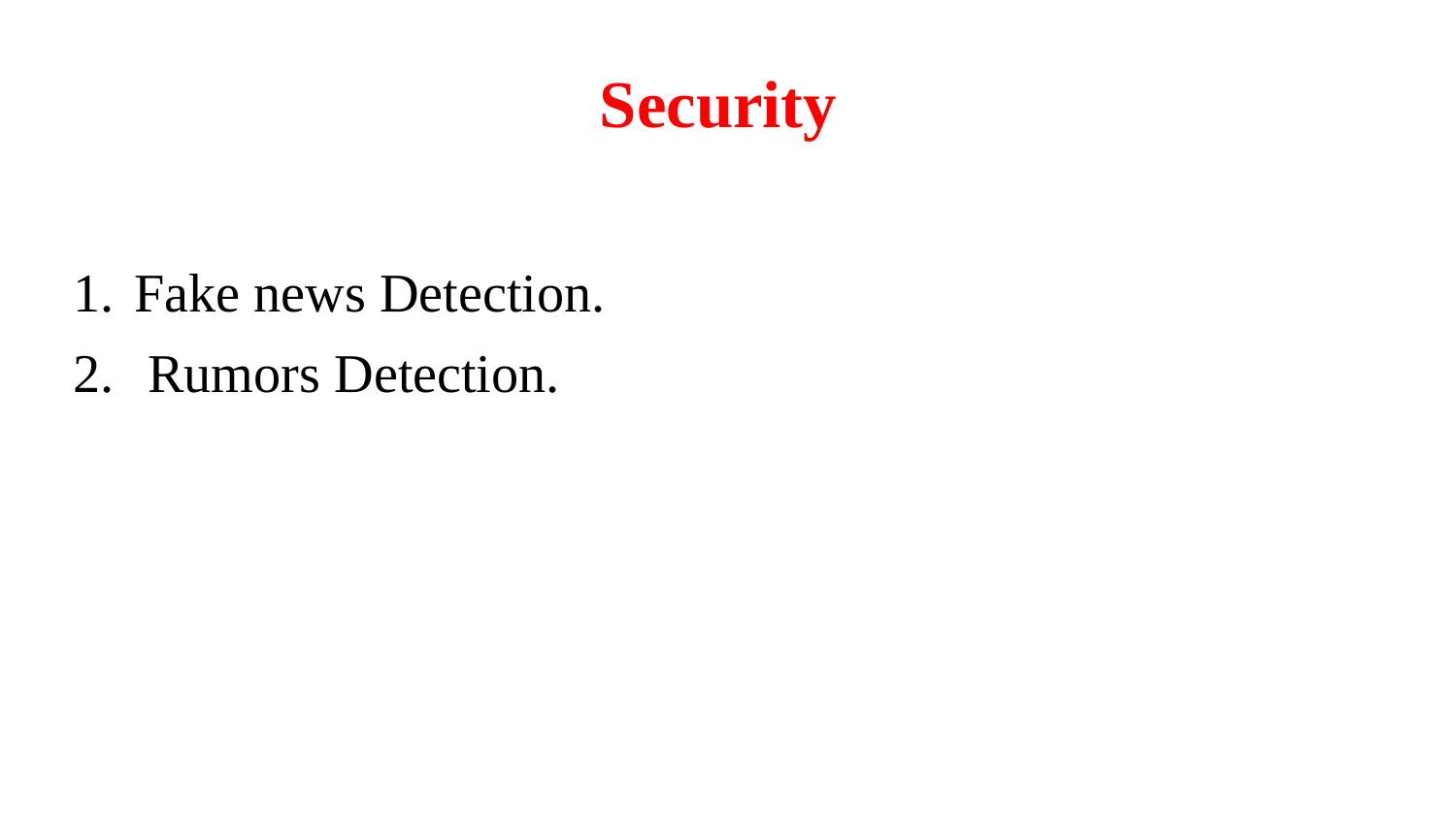## **Applications of Stance Detection**

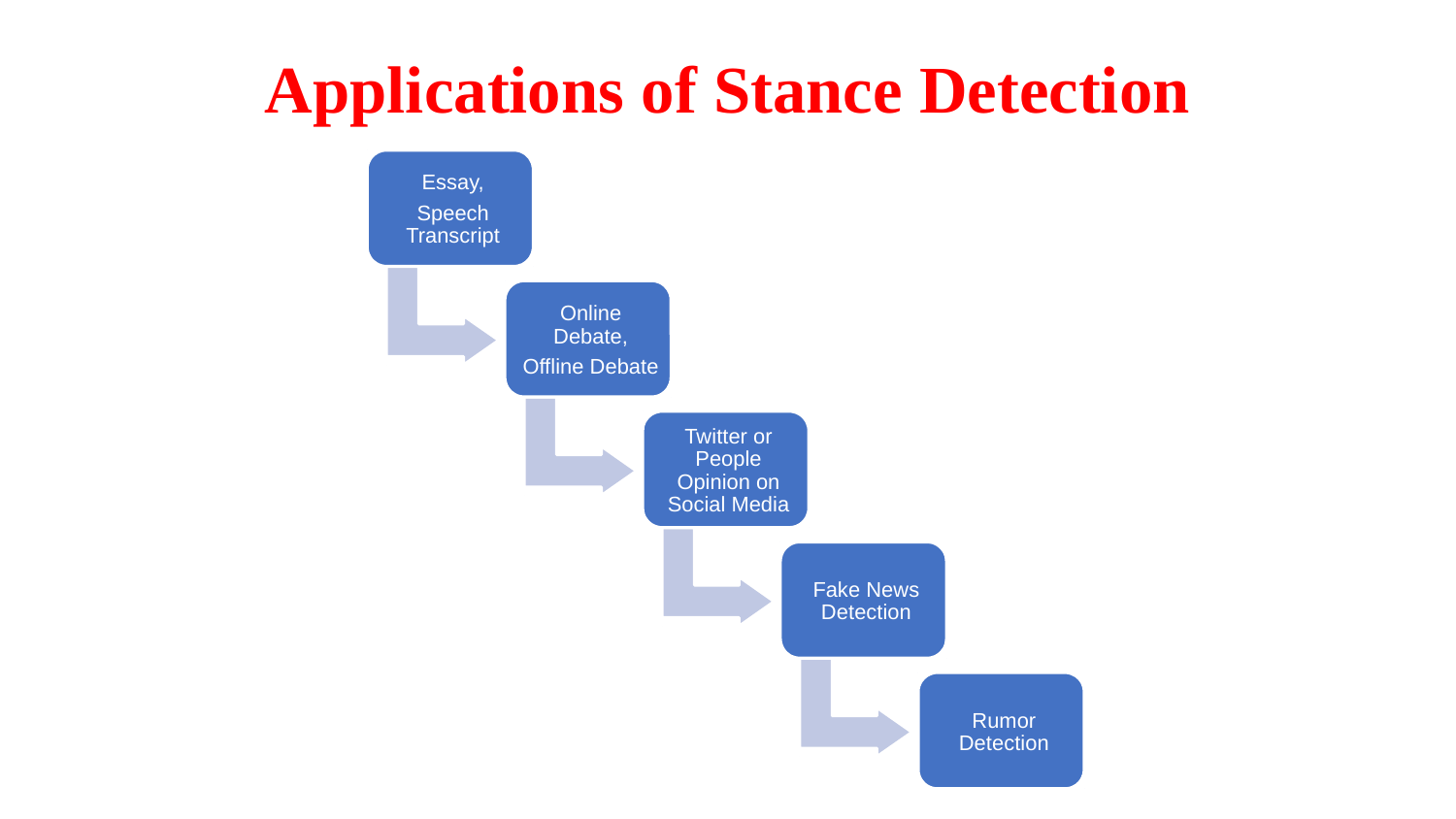### **Stance and Sentiment**

### **Example:**

- Stance detection is related to, but different from, sentiment analysis.
- In case of sentimental there no concepts of Target.
- Some Advanced sentiment analysis method like Aspect Based sentiment analysis consider Target but there must be some reference mention in Text related to target. Target must be mention in text.
- Stance detection, systems are to determine whether the author of the text is in favour of, against, or neutral towards a given (pre-chosen) target of interest.
- The targets may or may not be referred to in the tweets, and they may or may not be the target of opinion in the tweets.
- **Target:** Donald Trump
- **Tweet:** Jeb Bush is the only sane candidate in this republican line up.
- **Stance Label**: Against
- The target of opinion in the tweet is Jeb Bush, but the given target of interest is Donald Trump.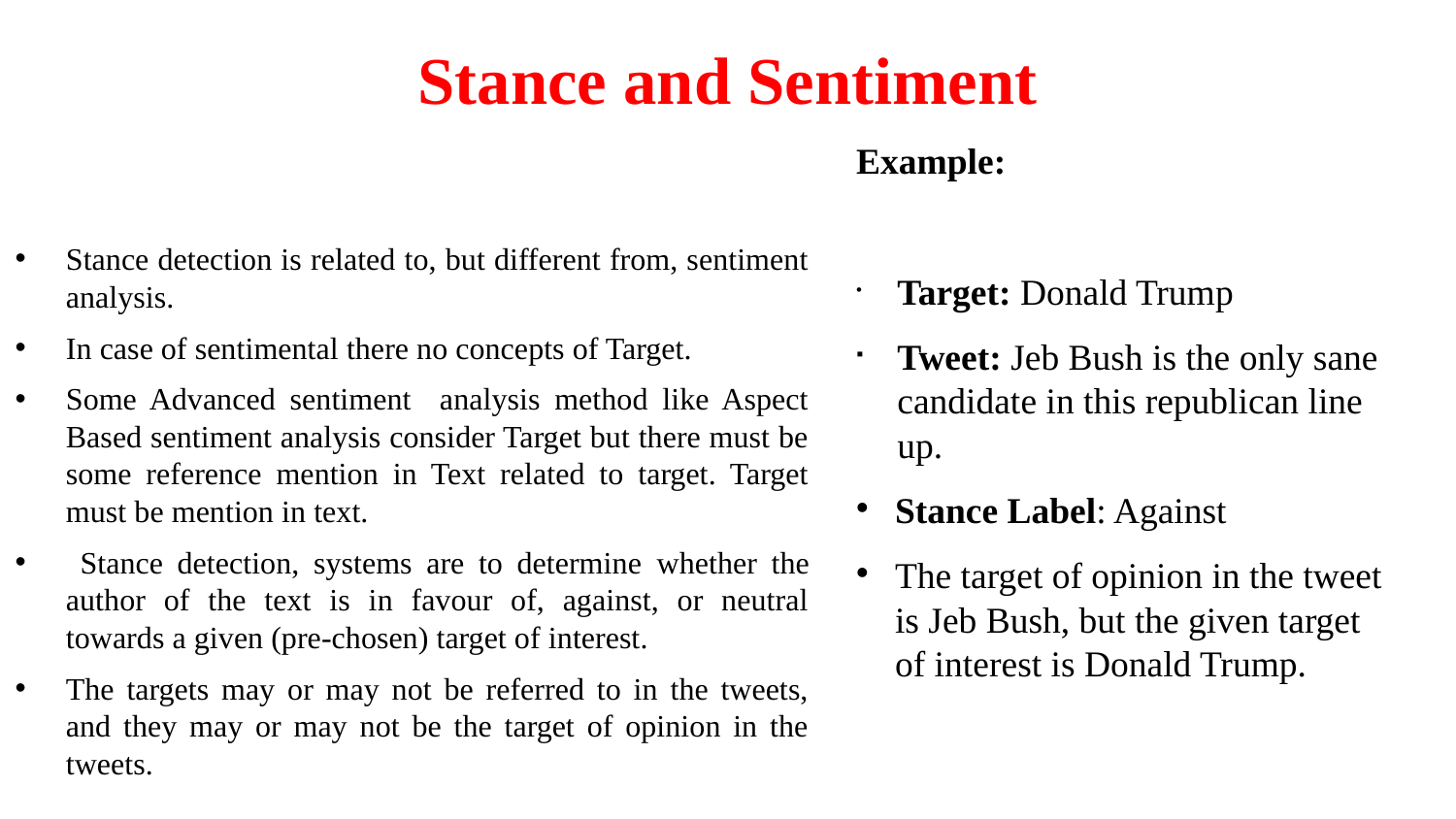### **Stance and Sentiment**

| <b>Tweet</b>                                                                                                                                  | <b>Target</b>                              | <b>Sentiment</b> | <b>Stance Label</b> |
|-----------------------------------------------------------------------------------------------------------------------------------------------|--------------------------------------------|------------------|---------------------|
| <i><b>@rimmedlarry Actually, the tag was made</b></i><br>by feminists so they can narcissistically<br>post selfies to prove they're not ugly. | <b>Feminist Movement</b>                   | <b>Negative</b>  | <b>Against</b>      |
| <b>SO EXCITING! Meaningful climate</b><br>change action is on the way!                                                                        | Climate Change is a<br><b>Real Concern</b> | Positive         | Favour              |
| When the last tree is cut down, the last fish<br>eaten & the last stream poisoned, you will<br>realize that you cannot eat money.             | Climate Change is a<br><b>Real Concern</b> | <b>Negative</b>  | Favor               |
| dear lord thank u for all ofur blessings<br>forgive my sins lord give me strength and<br>energy for this busy day ahead.                      | <b>Atheism Sentiment</b>                   | Positive         | <b>Against</b>      |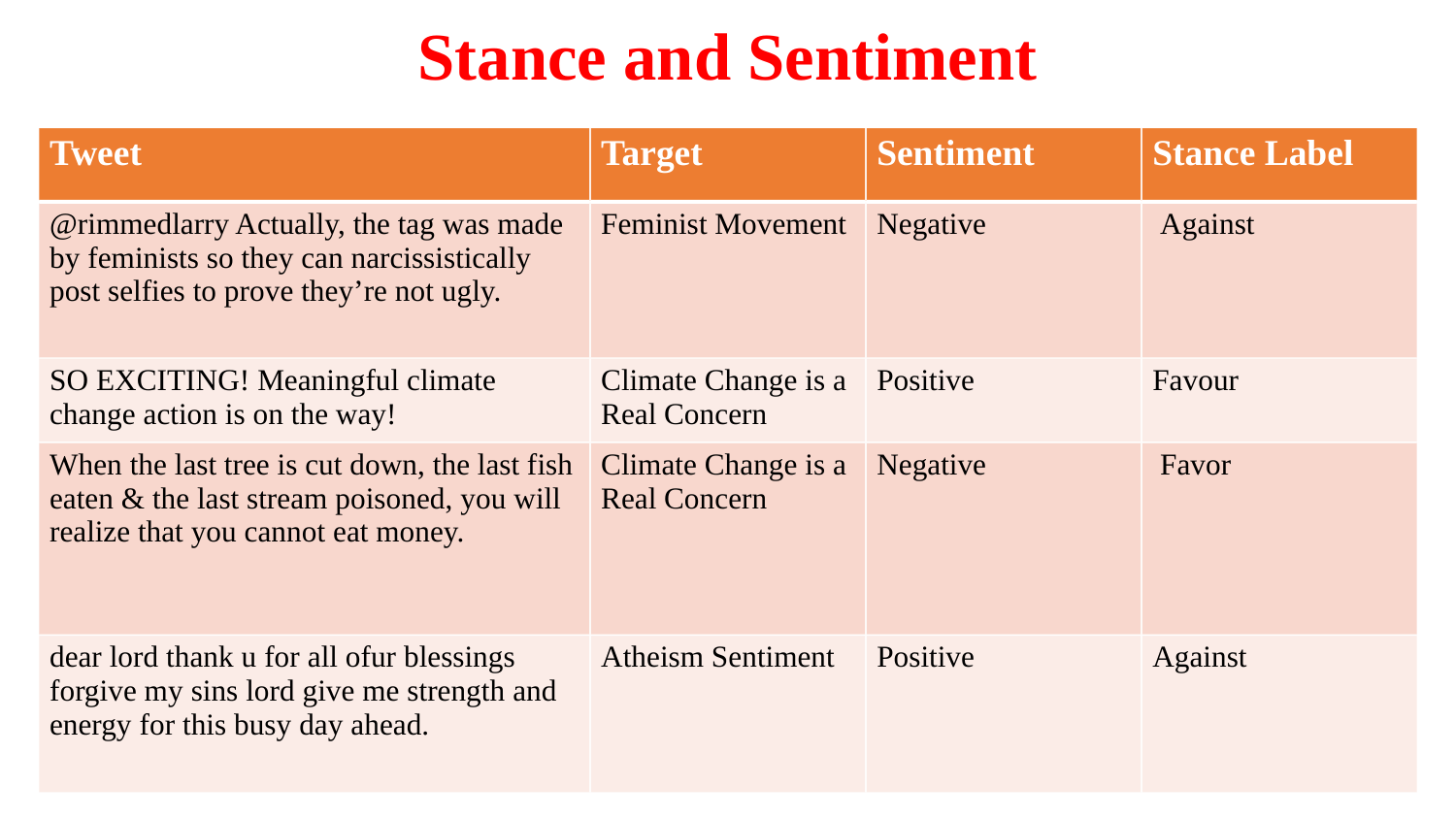### **Multi-Target Stance Detection**

| <b>Tweet</b>                                                                                                                                                                                                                                                                                                                                                          | Target_1        | <b>Stance</b><br>Label 1 | Target_2   | Stance Label_2 |
|-----------------------------------------------------------------------------------------------------------------------------------------------------------------------------------------------------------------------------------------------------------------------------------------------------------------------------------------------------------------------|-----------------|--------------------------|------------|----------------|
| Congress Govt lead by Dr. Manmohan Singh most corrupt govt<br>India ever had. That govt was known famous for loot of public<br>money. But current BJP Govt lead by PM Narender Bhai Modi is<br>India second corruption free govt after PM Vajpayee govt.                                                                                                              | <b>Congress</b> | <b>Against</b>           | <b>BJP</b> | Favour         |
| Congress have divide people in cast with extreme levels minority<br>appeasement and BJP do politics of religion. Congress and BJP both<br>are not good for south India we need to have third front. Say no to<br>Both BJP and Congress.                                                                                                                               | <b>Congress</b> | <b>Against</b>           | <b>BJP</b> | <b>Against</b> |
| Congress govt lead by PM P. V Narsimha Rao Govt had India best<br>finance minister ever. Dr. Manmohan Singh brought so many good<br>reforms for finance at the same time BJP Govt lead by PM Narendra<br>Bhai Modi have best foreign minister India ever had. Sushma swaraj<br>have shown the way how EAM can directly help common man by<br>doing twitter diplomacy. | <b>Congress</b> | Favour                   | <b>BJP</b> | Favour         |
| Congress or BJP we should not look at the party idea all party are<br>equal. We should think about leader not party. Leader matters party<br>doesn't matter thats my Political believe. If congress have leader Like<br>Indira Gandhi I will vote for congress similarly if BjP have leader like<br>NAMO I will vote BJP. Leader matters not party.                   | <b>Congress</b> | <b>Neutral</b>           | <b>BJP</b> | <b>Neutral</b> |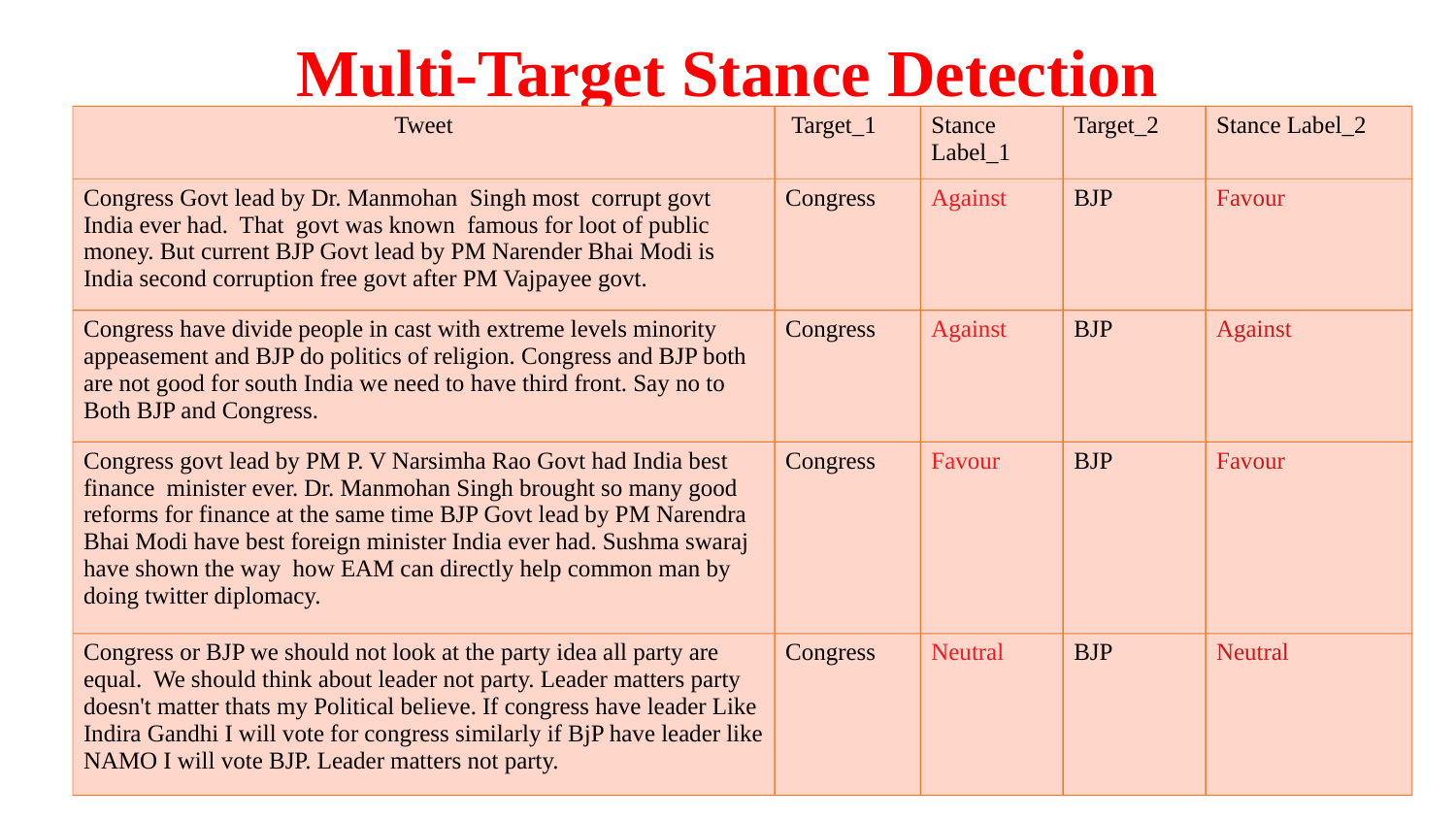### **Data sets**

### **1)SemEval Stance detection data sets**.

| Data set                                             | Train<br><b>Sample</b> | <b>Task A</b> | Task<br>B | <b>Total</b> |
|------------------------------------------------------|------------------------|---------------|-----------|--------------|
| <b>Sem Eval</b><br><b>Stance</b><br><b>Detection</b> | 2914                   | 1249          | 707       | 4870         |

**2)**Similarly we have data sets for stance detection in Turkish and Russian Language.

### **1) Multi-Stance data sets**

| <b>Target Pair</b>     | No of sample |
|------------------------|--------------|
| <b>Clinton-Sanders</b> | 1366         |
| <b>Clinton-Trump</b>   | 1722         |
| Cruz-Trump             | 1317         |
| <b>Total</b>           | 4455         |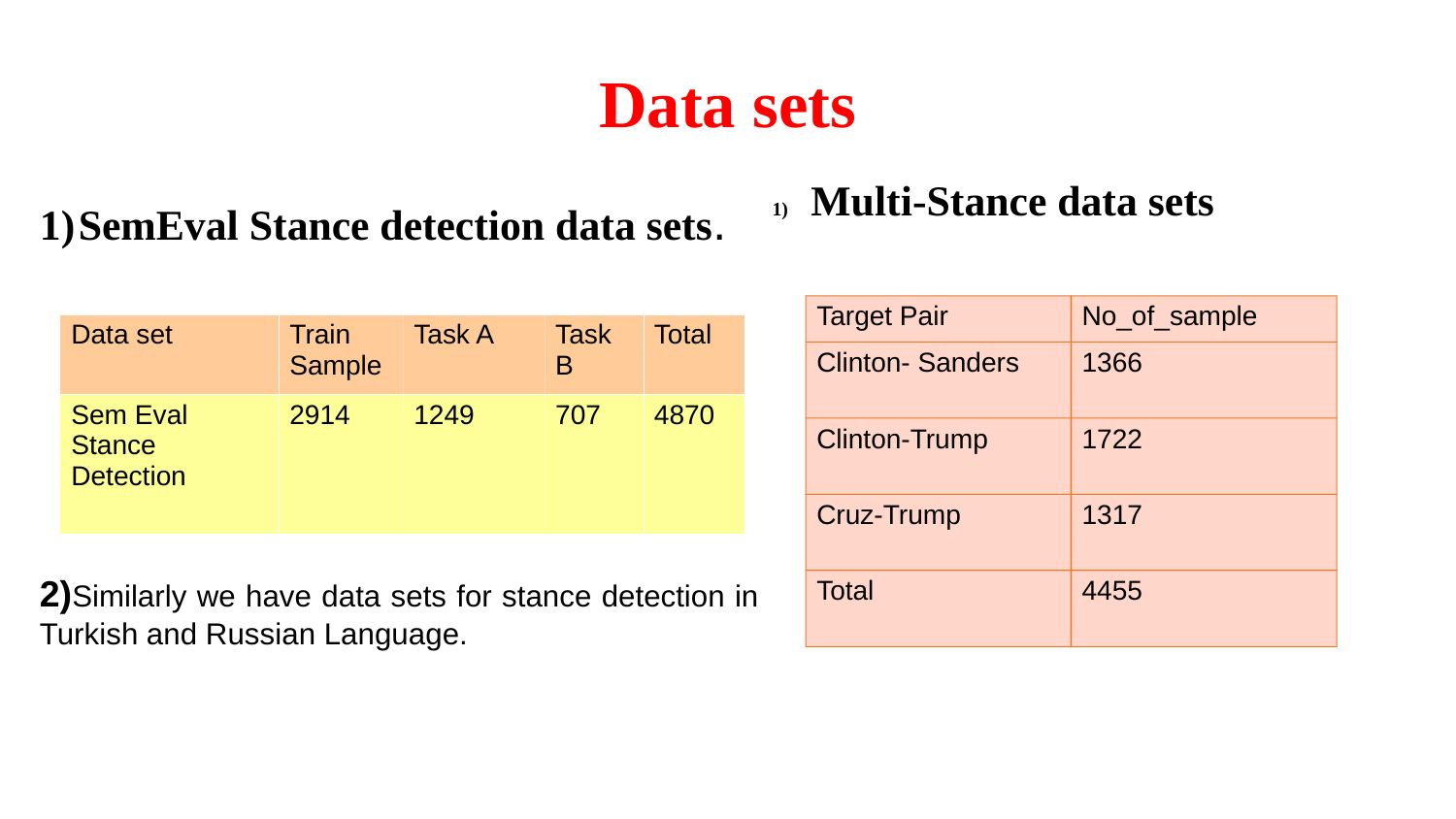### **Data sets.**

**Fake News Detection • Online Debate** 

| Data sets   Train   |      | <b>Test</b> | total |
|---------------------|------|-------------|-------|
| Fake<br><b>News</b> | 1684 | 905         | 2589  |

- Data sets contains debate of following topics.
- I. iPhone vs. Blackberry debate.

II. Firefox vs. Internet Explorer debate.

III.Windows vs. Mac debate.

IV.Sony Ps3 vs. Nintendo Wii.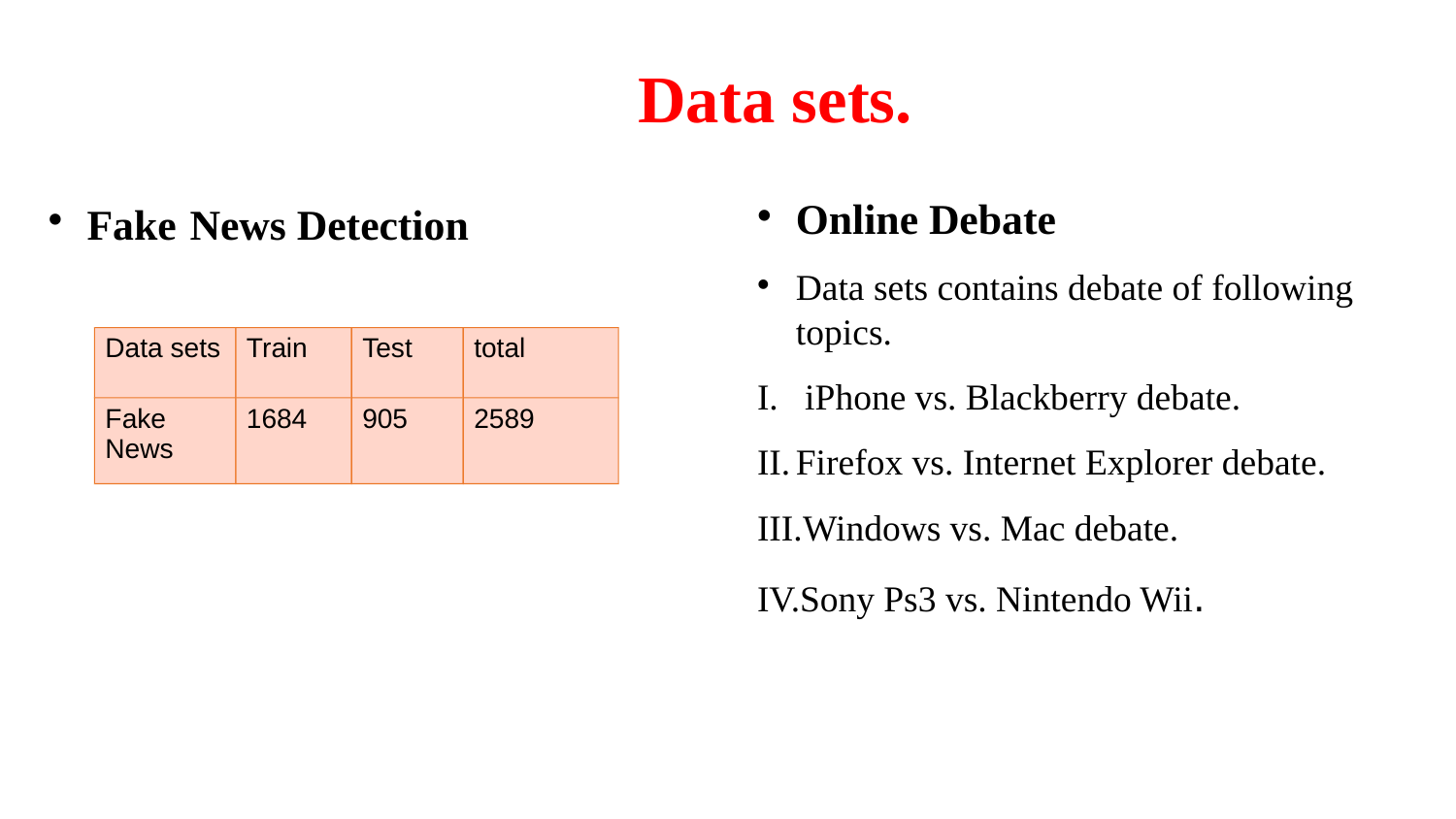# **Paper collection Statistics**